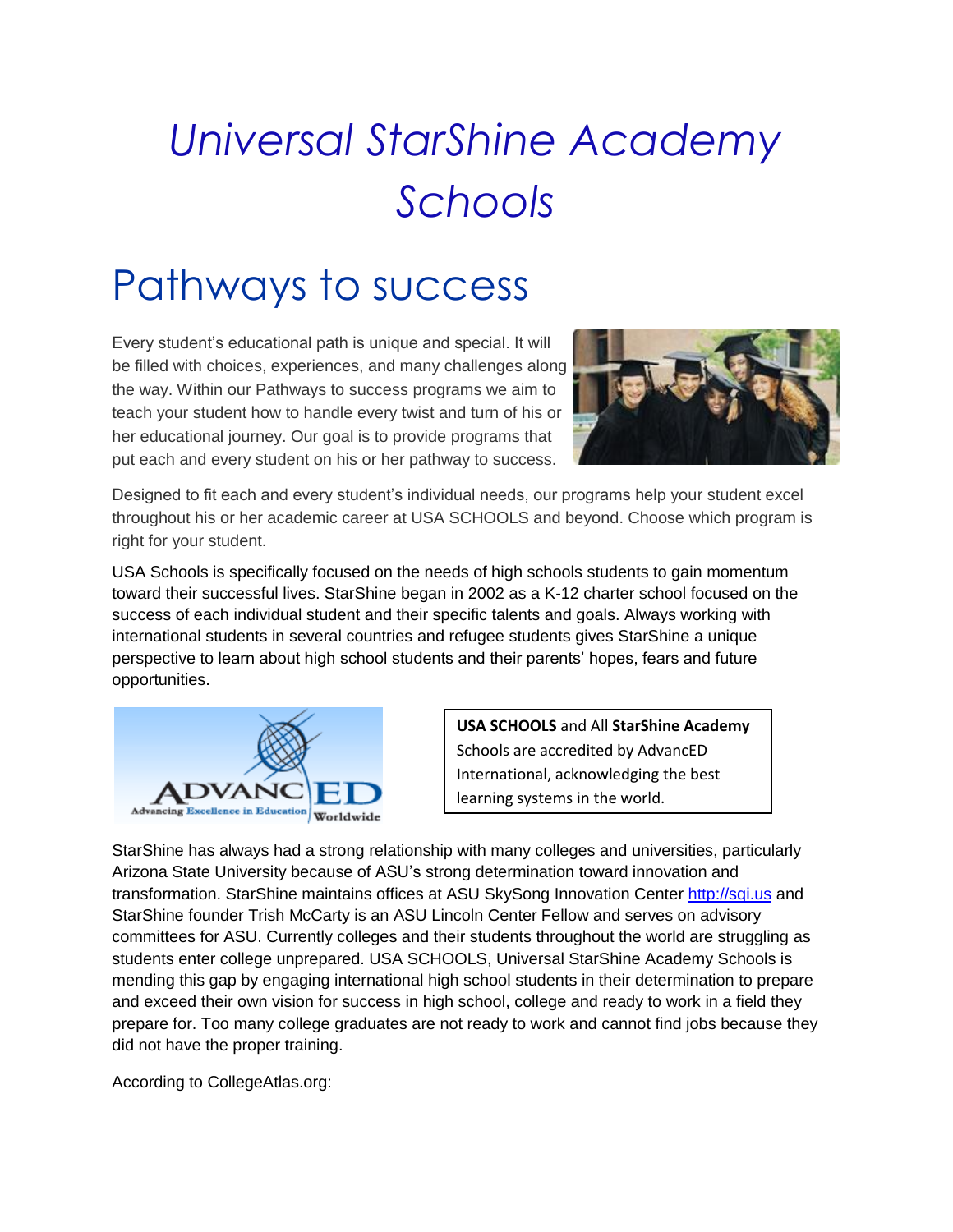#### Statistics of a College Dropout

- A college education has more return on investment for a graduate in the United States than any other nation
- More than 75% of students required to take remedial classes never graduate
- 70% of Americans will study at a 4-year college, but less than 2/3 will graduate
- 30% of college and university students drop out after their first year
- 60% of college dropouts had no help from parents in paying for tuition
- A high school graduate earns 84% less than a typical graduate from a four-year college
- Being Unable to balance school, jobs and family is one of the top reasons for dropping out
- 40% of college dropouts have parents with nothing beyond a high school diploma
- 50% of college dropouts have incomes lower than \$35,000
- Those without a college degree are twice as likely to be unemployed as those with one
- A college degree is worth \$365,000 for the average american man after you subtract all the direct and indirect costs over a lifetime
- A college degree is worth \$185,000 for the average American woman

## Lightening: LTN Learning Trajectory Navigator

Here are programs and services that support USA SCHOOLS in providing high-quality education for all students.

#### Residential Students' Lives

RSL offers assistance and classes to residential students and families to insure success in living away from home.

#### College Quest

Students spend one to eight weeks or longer on a college or university campus, arts institution or outdoor leadership program.

#### Financial Literacy and Entrepreneurism

Every student, no matter what their future holds, must understand financial literacy and how business works. Students are better prepared for their own future whether establishing their own business or negotiating their own salary in a large company.

## **Tutoring**

After school tutoring programs provide students with a place to get extra help on homework assignments outside of the classroom using college and high school interns and business mentors.

#### Virtual Learning

USA SCHOOLS offers online credit recovery and credit acceleration opportunities for students.

#### Youth Engaged in Schools (YES) Scholars

Learn more about this free transition program that supports incoming 9th grade students.

*Pathways to Success* provides students with enhanced academic and career high school options including…

- $\checkmark$  Flexible schedules
- $\checkmark$  Expanded classes in specialty courses such as engineering, game design, nursing, culinary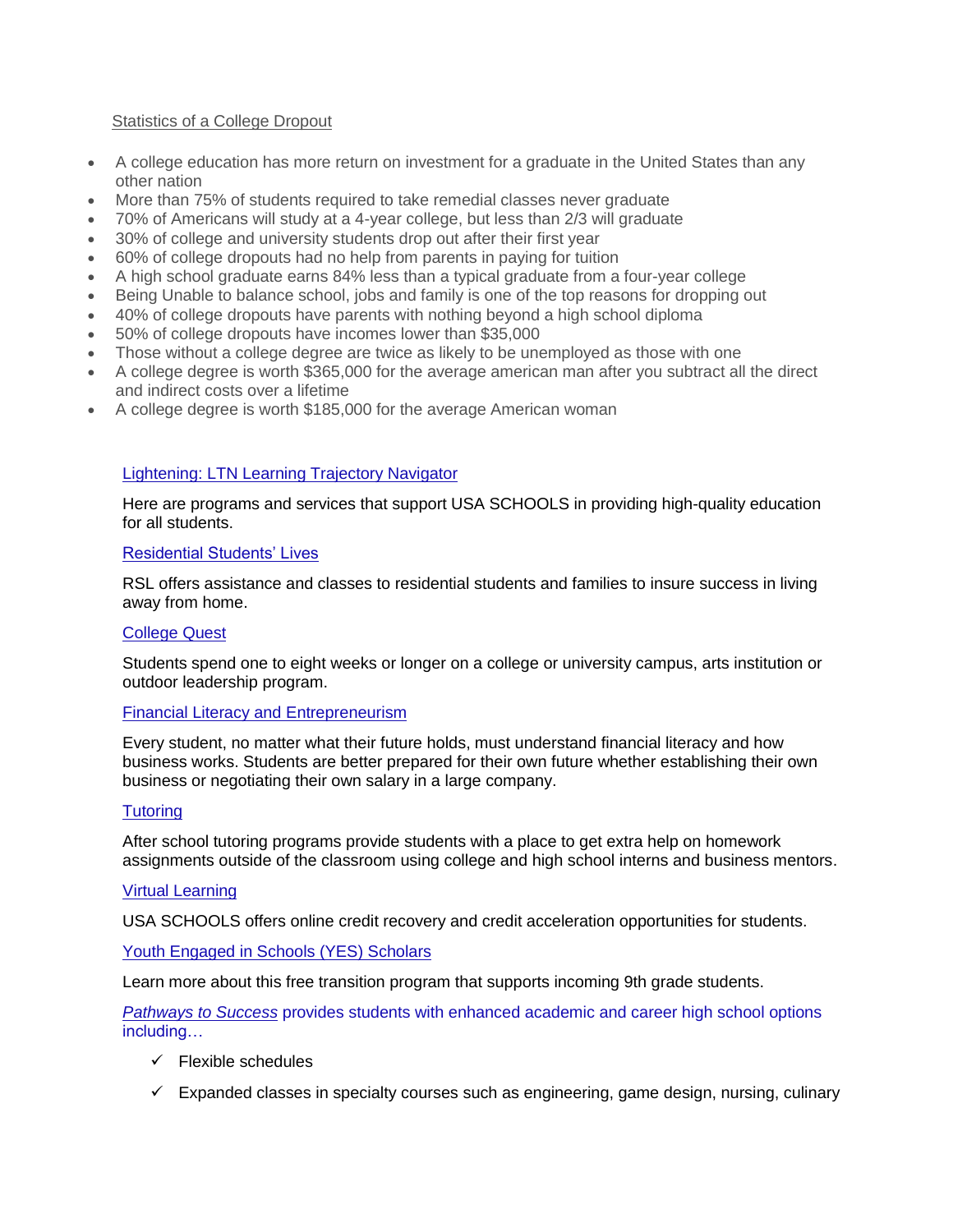- $\checkmark$  Community connections with other students, staff, other high schools, colleges and businesses
- $\checkmark$  Dual enrollment with Maricopa Community Colleges, Arizona State University, Grand Canyon University and others.
- $\checkmark$  Credit recovery and English as a Second Language ESL.
- $\checkmark$  Integrated technology, internships, project-based learning and much more.

USA SCHOOLS bridges Creative Campus environments for students needing or preferring a smaller, intimate academic environment that may be unavailable at larger, high schools. Through multiple pathways and flexible learning opportunities students can meet graduation requirements while earning college credits from an American university.

Being prepared to change, grow, and learn anything while enjoying the process is a direct outcome of graduating with a certificate from USA Schools, Universal StarShine Academy Schools.

- A Pathway is a **sequence of courses** within your area of interest.
- A Pathway will **connect your career interests** from high school to college and/or career.
- A Pathway is your **educational road map** guiding you to the high school courses and postsecondary options most relevant to your chosen career destination.
- A Pathway will help you acquire the depth of knowledge and skill linked with specific postsecondary programs that will lead to a **certificate or degree and/or career.**
- **You choose,** you decide what Pathway is right for you.

**STARSHINE USA SCHOOLS… CTE Pathways: Connecting High School to College and Career**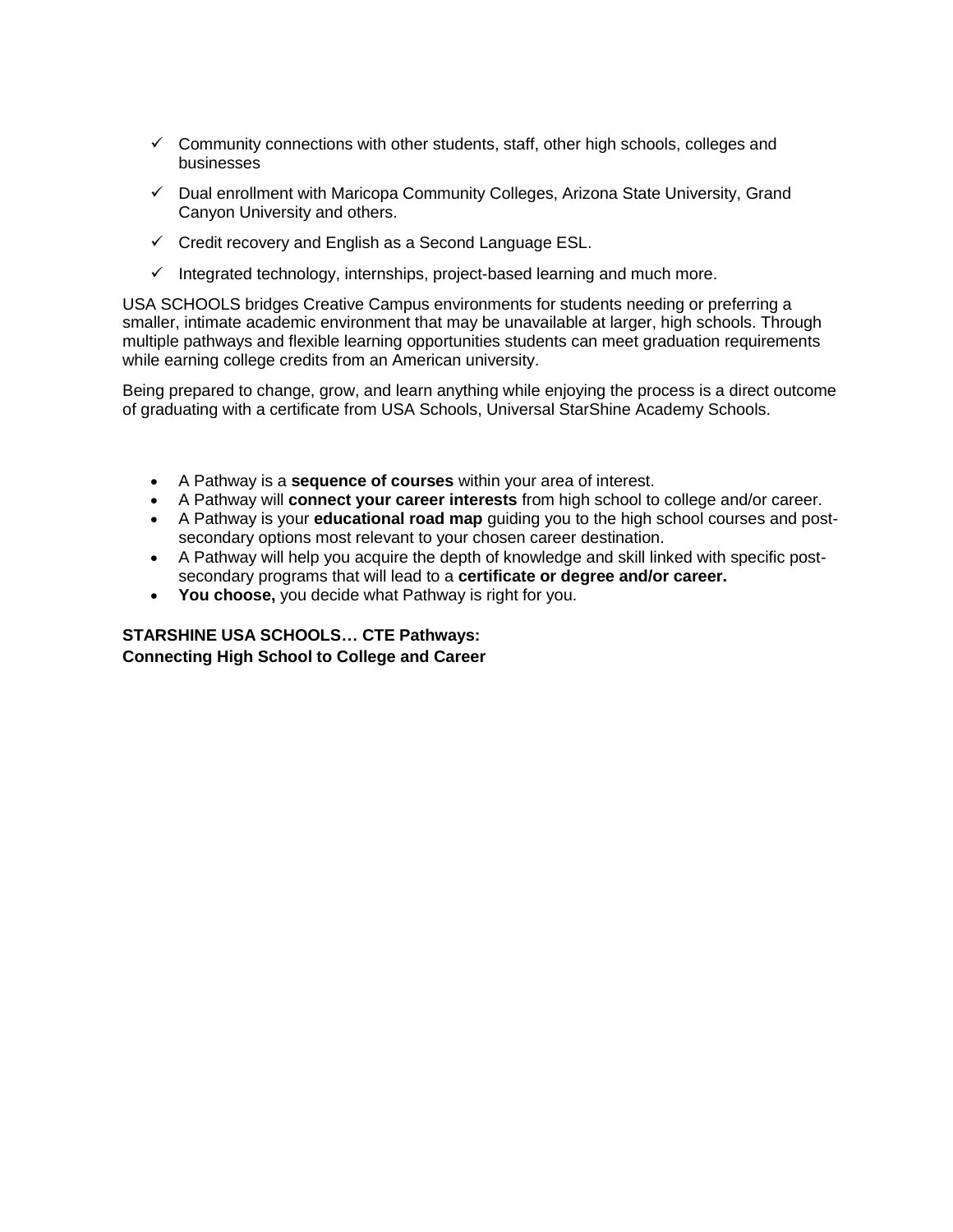

**Career and Technical Education Pathways in cooperation with the Utah Department of Education and Arizona CTE to deliver** relevant and rigorous academic and technical experiences in:

- [Agriculture](http://www.utahcte.org/career/agriculture.php)
- [Business](http://www.utahcte.org/career/business.php)
- **[Family and Consumer Sciences](http://www.utahcte.org/career/family-consumer-sciences.php)**
- [Health Science](http://www.utahcte.org/career/health-science.php)
- [Information Technology](http://www.utahcte.org/career/information-technology.php)
- [Marketing](http://www.utahcte.org/career/marketing.php)
- [Skilled and Technical Sciences](http://www.utahcte.org/career/skilled-technical-sciences.php)
- [Technology and Engineering](http://www.utahcte.org/career/technology-engineering.php)

CTE will prepare you for more than a good paying job. It's the beginning of a career path. Most jobs today require post-secondary, advanced technical training. CTE meets that need